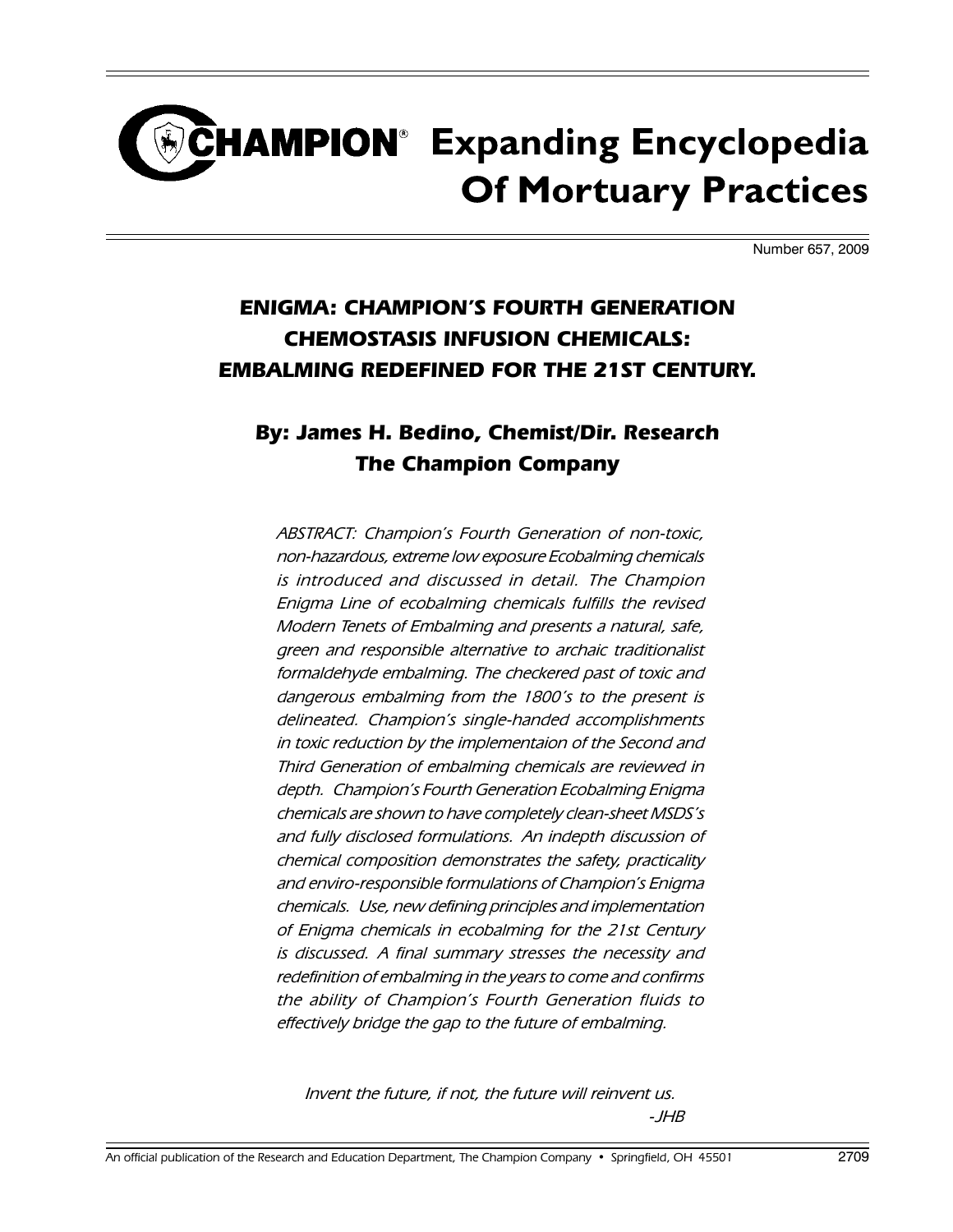INTRODUCTION: Champion is proudly introducing a new line of embalming chemicals that literally redefine what embalming will be in the 21st Century. The Champion Enigma line of Ecobalming chemicals creates the ability to deliver a safe, nonhazardous alternative to toxic formaldehyde embalming of the past and allows a natural, green and eco-responsible choice for modern, forward thinking embalmers and discerning, knowledgeable and informed society. But first, we need to examine the tarnished past the industry has emerged from and the reasons we are still mired in it. Only then, will we fully appreciate the immense leap that Champion's Fourth Generation of Enigma Ecobalming chemicals will allow the funeral industry to take.

HISTORY: Chemical toxicity of traditional embalming is an extreme and lingering problem in the industy. As embalmers and the funeral industry in general, we have been lying to ourselves about so many things, for so very long, that all perspective and forward-thinking has long departed us. Chemically we have been in a toxic rut for about a century, or so, with little apparent desire to crawl out of the morass. We are embalming like we did over a hundred years ago, and very happy about it. This fact combined with the speed of light changes of social attitudes, mores and norms, in all spectrums of society, spells doom for the funeral industry in general. Lethargic, recalcitrant, archaic, self-fixated — all describe the funeral industry, much to our detriment and probable demise. Truly, the industry is a "dead man walking", no pun intended. Due to our built-in never-change attitude, the cremationists, memorial societies, natural burialists and independent/alternative/Iay/home funeral celebrants, in all probability, will take the lead and effectively commandeer the 21st Century for the majority of informed and knowledgeable society. Pockets of traditionalist/ethnic/religious holdback will exist for some, but be limited and meager, at best. When the most popular lecture on the funeral circuit is about how they paraded Lincoln's embalmed corpse around 150 years ago, that tells you all you need to know. In fact, that's just about the time embalming started, and all because of the Civil War. The whole point was corpse preservation for the wealthy war dead to facilitate shipment back home (to avoid burial on the enemies soil) and hardly anything else. Toxic metal salt mixtures were used and results, surprisingly, were relatively good. So, basically it was dangerous toxicity and plenty of it for embalming from the get go.

The next toxic leap was from the heavy metal salts to a toxic gas trapped in water, formaldehyde, and so-called "modern" embalming was off and running. Move the clock forward one whole century, and guess what, no change, no change whatsoever, nothing. The industry is still wholeheartedly married to the concept that toxic, carcinogenic formaldehyde is the only usable embalming chemical on the face of the earth, and it will be employed at all costs and without regard for it's horrendous exposure dangers and inherent toxicity. Herein lies the deepseated problem. The funeral industry and embalmers are trying to operate in the 21st Century like it was the 1920's. Sanitation arguments, despite their intrinsic validity, were half-heartedly spun into the discussion only at a later date and only then as just a lame justification for mandatory formaldehyde embalming. Cosmetic restoration also became a desirable goal to facilitate the display of corpses and hopefully minimize mortuary greasepaint make-up. Consequently, embalming was more-or-less defined as Three Tenets: preservation, restoration, sanitation, and in whatever order of importance you preferred to list them. Now, nearly a decade into the 21st Century, this standard of embalming is essentially unchanged. The future for this type of embalming looks bleak, indeed.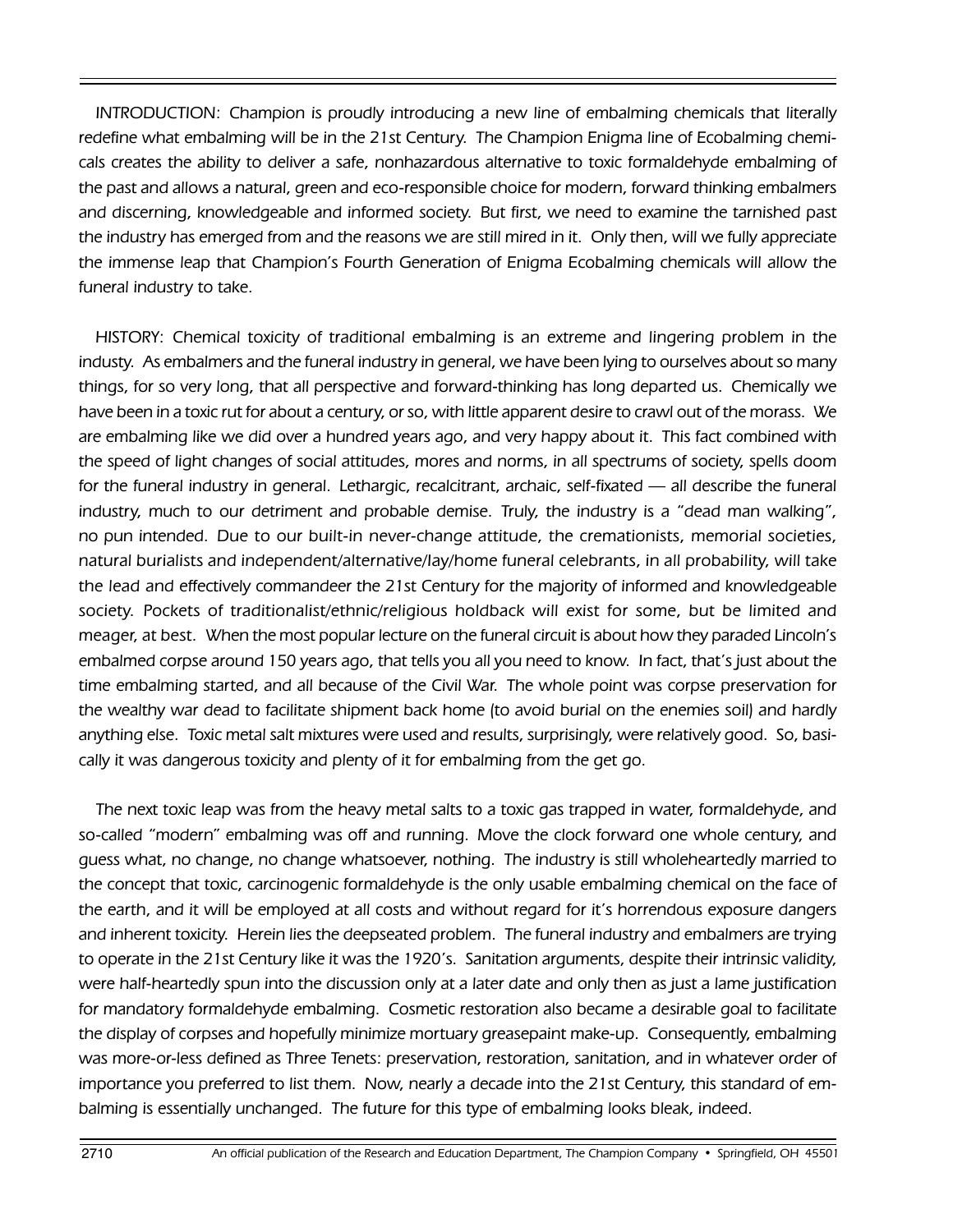One company, The Champion Company, never bought into this rutted road of non-modernization, non-change and non-improvement in embalming. Champion's Second Generation of glutaraldehyde/ formaldehyde blended fluids, that are legend in the industry, lead the way to reduced total exposures during embalming and accelerated sanitizing ability with drastically improved cosmetic result over conventional and archaic formaldehyde/methanol/water bathtub recipe embalming fluids. With the advent of Champion's Third Generation of Millenium New Era chemicals, which completely eliminate formaldehyde as a toxic hazard and implement glutaraldehyde/mono-dialdehydes/phenolics in a synergistic mixture to effectively embalm at a drastic overall reduction in total chemical exposure to the embalmer. The ultimate goal for The Champion Company, of course, has been total elimination of toxicity, exposures and elimination of negative environmental impacts. To that end, we are proud to announce the arrival of Champion's Fourth Generation of Ecobalming chemicals to the industry.

THE MODERN SOLUTION: The Enigma Line of Chemostasis Infusion Factor chemicals completely redefines what embalming is and will be in the 21st Century. In fact, we don't even call it conventional embalming in any way, shape or form. But, first, even the very tenets of embalming need redefined. I believe the Modern Tenets of Embalming are and should be as follows:

#### **Public Safety / Sanitation Cosmetic Restoration Temporary Preservation**

Ecobalming, then, should be nontoxic, nonhazardous, safe, practical, acceptable for natural/green burial and ecocremation, ultra-low enviro-impact, readily biodegradable and capable of fulfilling the Modern Tenets. In addition, all chemicals used in the embalming products should be fully disclosed with no missing references to any hazardous or potentially hazardous chemical or containing any "trade-secret" ingredients. And finally, there should be no potential for release of any toxic/hazardous chemicals during use and disposition, whether it be natural/green burial or ecocremation. All this vitally important information regarding these products should be truthful; transparent, fully researched and public, irregardless of whether OSHA or other regulatory agencies require or demand the reporting on MSDS's or other forms. Ecobalming , as an alternative to traditional high exposure formaldehyde embalming, redefines the entire process of post mortem body preparation and blends into the new thinking and new awakening trends of the funeral industry where traditionalism, in all its archaic forms and embodiments, are being abandoned in favor of a modernist, practical and more meaningful end-of-life celebration. To this end, the Enigma Line of Ecobalming chemicals by Champion achieve these goals.

Enigma is predicated on synergistic mixes of essential, plant-based oils and their purified or synthesized/ derivitized active aldehyde or phenolic-like components in a near-anhydrous carrier to deliver maximum tissue action both arterially and cavity-wise and additionally in a topically applied spray and a solid absorption compound. The undiluted use of Enigma chemicals, without any water whatsoever, delivers acceptable temporary preservation, good cosmetic appearance and induces temporary sanitizing effects. The Modern Tenets are therefore completely fulfilled. A fully-disclosed, clean-sheet MSDS accompanies all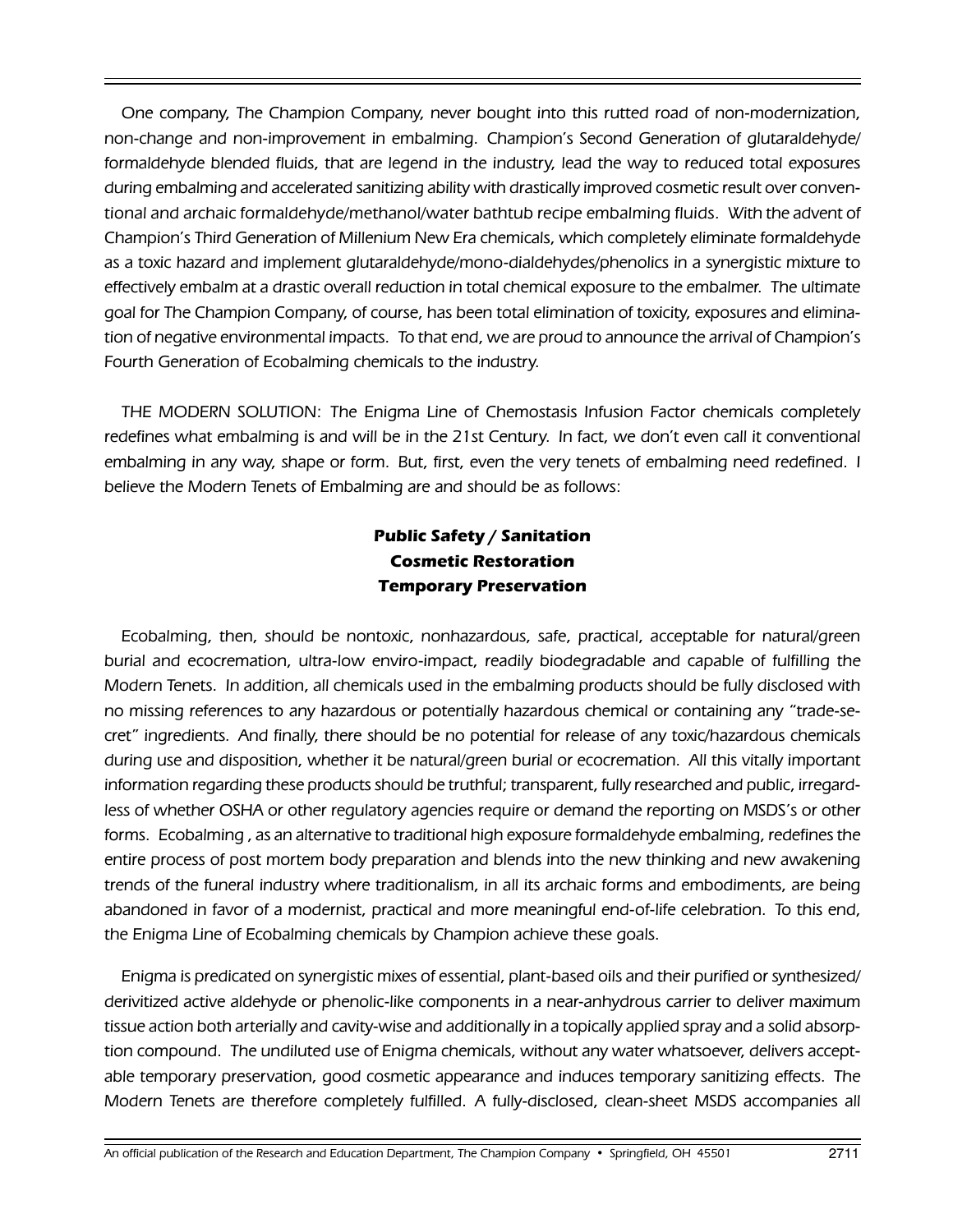Enigma chemical products confirming their nontoxic, nonhazardous nature and environmental impact. The result is an extremely safe and practical substitute for dangerous and toxic traditionalist formaldehyde embalming. Chemostasis effects, retarding /slowing of decomposition, are immediately noted after injection/infusion/application and are sufficient for effective holding of 3-5 days, and in some instances, possibly, a week or more (particularly with supplemental cooling, refrigeration). This allows adequate time for holding/transport and planning of the end-of-life celebration. The intent of ecobalming chemicals is to temporarily delay but not stop or inhibit natural decay processes and the natural and inevitable return to the elements of human remains.

Ecobalming does not and will not create a rockhard, dehydrated, formaldehyde-like longterm preserved anatomical specimen. If this result is required, or demanded, then the embalmer must resort to a traditional, toxic formaldehyde style embalming. The exposure impacts of this type of embalming can never be eliminated, but they can be drastically mitigated and reduced by utilizing Champion's Third Generation Millenium New Era chemicals as an effective substitute for toxic formaldehyde. This approach minimizes or eliminates toxic formaldehyde exposures and substantially reduces, but cannot completely eliminate, overall total toxic exposures to all chemicals in the embalming mix. Consequently, there is a graded continuum of acceptable choices for embalmers from Champion's Second Generation reduced exposure, aldehyde blended fluids for improved traditionalist results, to Champion's Third Generation Millenium New Era formaldehyde-free fluids with drastic exposure reductions and acceptable traditional-like embalming results, to Champion's Enigma Ecobalming chemicals which offer the modern embalmer a non-hazardous, nontoxic, eco-safe alternative for temporary preservation prior to final disposition.

The active chemical components of Enigma Ecobalming fluids are fully disclosed on the MSDS sheet and label. They include vanillic aldehyde, guaiacol, and eugenol as the active essential oil ingredients and propylene glycol as the near-anhydrous carrier (See Figure 1). Let us examine each of these components and confirm their non-toxic/non-hazardous natures and minimalist and gentle/safe environmental impact during and after use.

Vanillic aldehyde, or vanillin (4-hydroxy, 3-methoxy benzaldehyde) is the predominant and principal ingredient in vanilla oil extract that contributes to the intense flavor of the cured pods of the vanilla plant. It was discovered by the Europeans in approximately 1520 by association and wars with the Aztecs. Vanilla and chocolate had been used for sometime by the PreColumbian Mesoamerican people. Well over 60% of vanillin is used as a food additive with 3/4ths being dedicated to ice cream and chocolate flavoring. The other predominate uses are fragrance additives to perfumes, lotions, air fresheners, etc. Some use in pharmaceutical chemistry does exist as precursor reactant for various products.

Vanillic aldehyde is both a derivitized phenolic and an aldehyde and is the active aldehyde-driver precipitant/reactant for Enigma Ecobalming chemicals. Notable protein precipitation/coagulation is effected with both the aldehyde moiety and phenolic group. The pH of vanillic aldehyde in 5% water is an acidic 4.3 and thus, contributes to precipitation action. Vanillin presents little or no exposure impact when in liquid solution and only commonsense precautions need be taken. In pure form it is a whitish, needle-like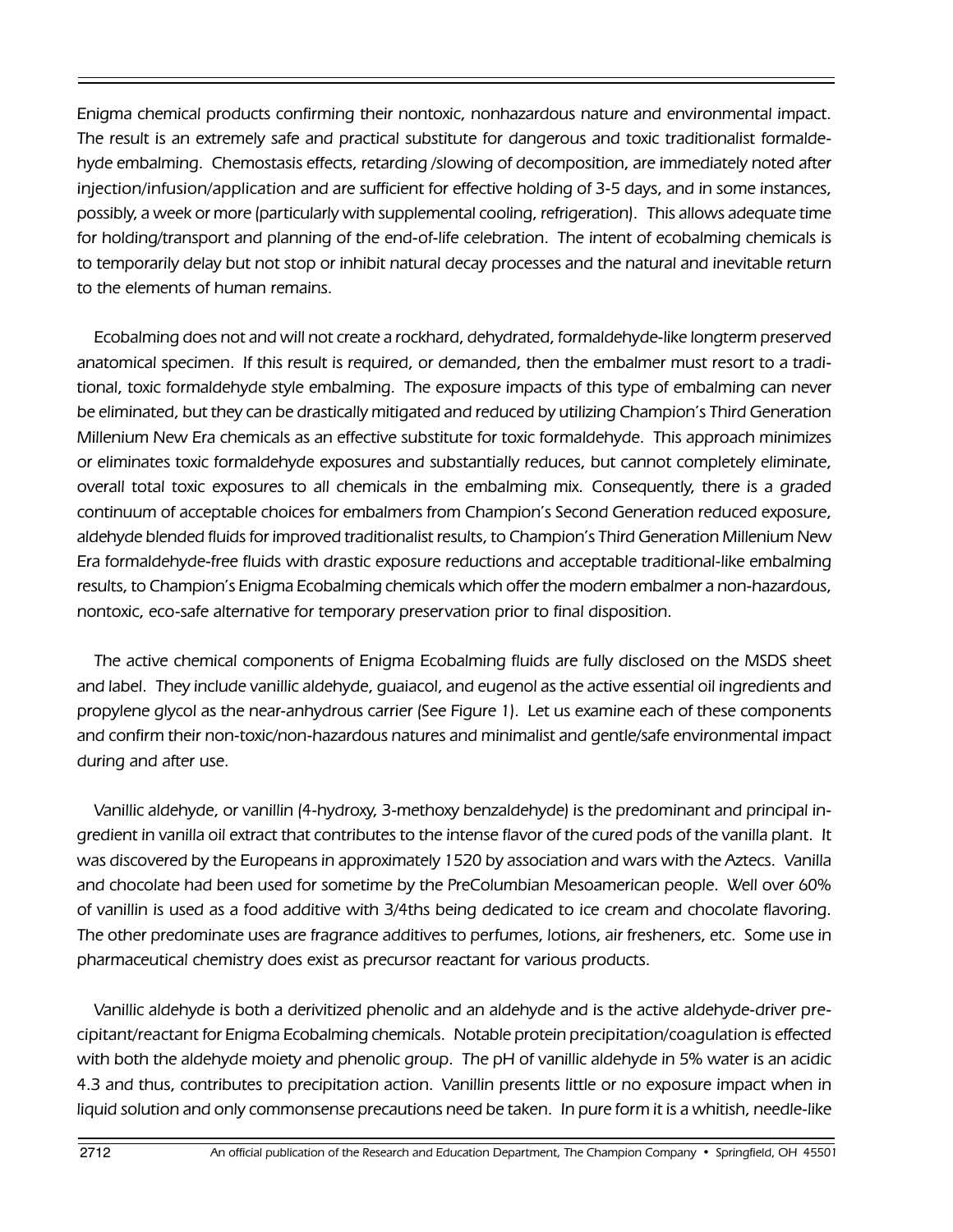



VANILLIC ALDEHYDE



FIGURE 1

## THE ENIGMA TRIAD **OF** ACTIVE ECOBALMING AGENTS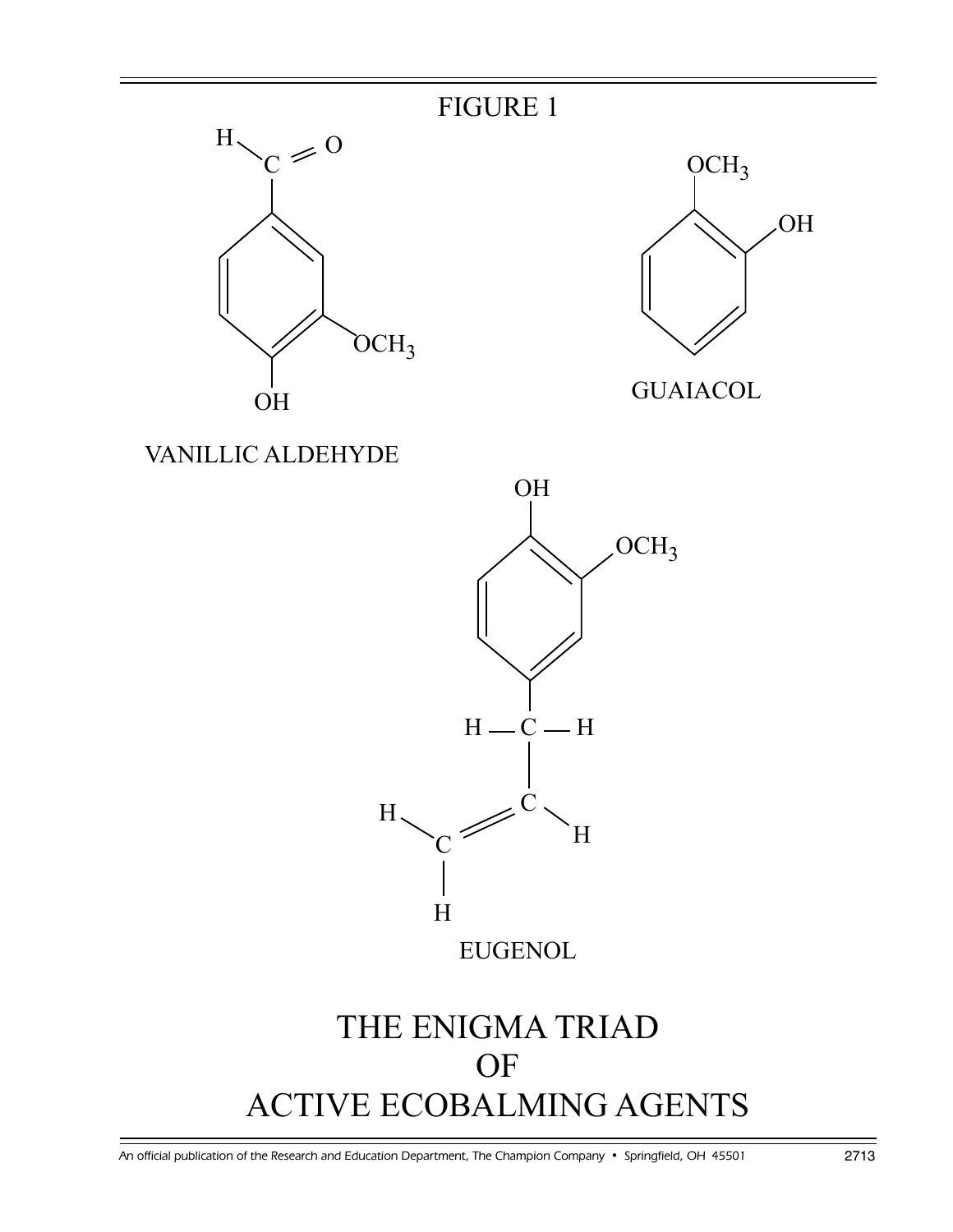powder and the only precaution is a possible nuisance dust during manufacture. Environmental impact is very minimal with a half-life in air and sunlight of barely 4.7 hours. BOD values (biological oxygen demand) of 1.26 mg/mg and a COD (chemical oxygen demand) of 1.76 mg/mg are very reasonable and aerobic degradation occurs completely in 5 days. Anaerobic degradation is also relatively rapid. Even in trapped and depleted soil compartments degradation occurs in 28 days. Vanillic aldehyde then is an effective ecobalming agent, extremely safe to use and has little or no longterm environmental impact.

Guaiacol (2-methoxyphenol) is an additional phenolic precipitant/reactant in Enigma ecobalming formulations. Guaiacol is a yellow, aromatic oil extracted from the resin of the Guaiacum shrub/tree. Guaiacum is found in Florida and California and the Caribbean where it is the national tree of the Bahamas and the national flower of Jamaica. Guaiacum extract and resin has been used throughout the years as a medicinal treatment for coughs (cough drops), arthritis balms, an expectorant, and as an antiseptic/anesthetic. One early documented use even included treatment for syphilis. It is also made into a medicinal soap with a characteristic fragrance.

Eugenol (2-methoxy-4-(2-propenyl)phenol) completes the triad of active precipitant/reactants in the Enigma formulation. Eugenol is the principal essential oil from cloves and is also found in nutmeg, cinnamon and bay leaf. It is a clear, oily liquid with the characteristic, spicy scent of concentrated clove oil. It has many uses in perfumes, flavorings, essential oil mixtures, and medicinal uses as a local antiseptic/anesthetic, especially in dentistry. Eugenol combined with zinc oxide has uses in prosthodontic dentistry. Eugenol is an active, substituted protein precipitant/reactant that complements vanillic aldehyde and guaiacol as active ingredients in Enigma ecobalming applications.

Guaiacol and Eugenol have very similar parameters of safety, exposure and environmental impact. In general, water solubility is slight to moderate and typically have logK o/w values of .5-1.5. Both chemicals are very limited in biomagnification or bioaccumulation and their average half-lifes in the environment is hours to a matter of a few days at maximum. These numbers are predicated on studied environmental compartments that involved dissolved and partriculate organic matter that was suspended or deposited in sediment. Guaiacol, Eugenol and similar chemicals derived from paper mill effluent are readily degraded by aerobic biological treatment with removal efficiencies from 29% - 100%. The theoretical BOD (after 5 days) for guaiacol is 57%, an additional verification of good biodegradability. In conclusion, both chemicals, in general, characteristically degrade relatively rapidly in all environmental compartments and would present a minimal enviro-impact from Ecobalming usage.

Propylene glycol as solvent/carrier allows maximum concentration and effectiveness of active ingredients in a near-anhydrous delivery vehicle that maximizes overall Ecobalming results. There is no water to interfere with protein precipitant reaction, unwanted resolubilizations of precipitants/coagulants, or result in the needless and deleterious water-logging effects of traditional formaldehyde/water-based dilution embalming. Water has always been a problematic dilution requirement in any type of embalming and should be avoided. Propylene glycol is a very safe glycol that has many food, cosmetic and drug uses and has a minimal environmental impact when used in moderation. I have discussed propylene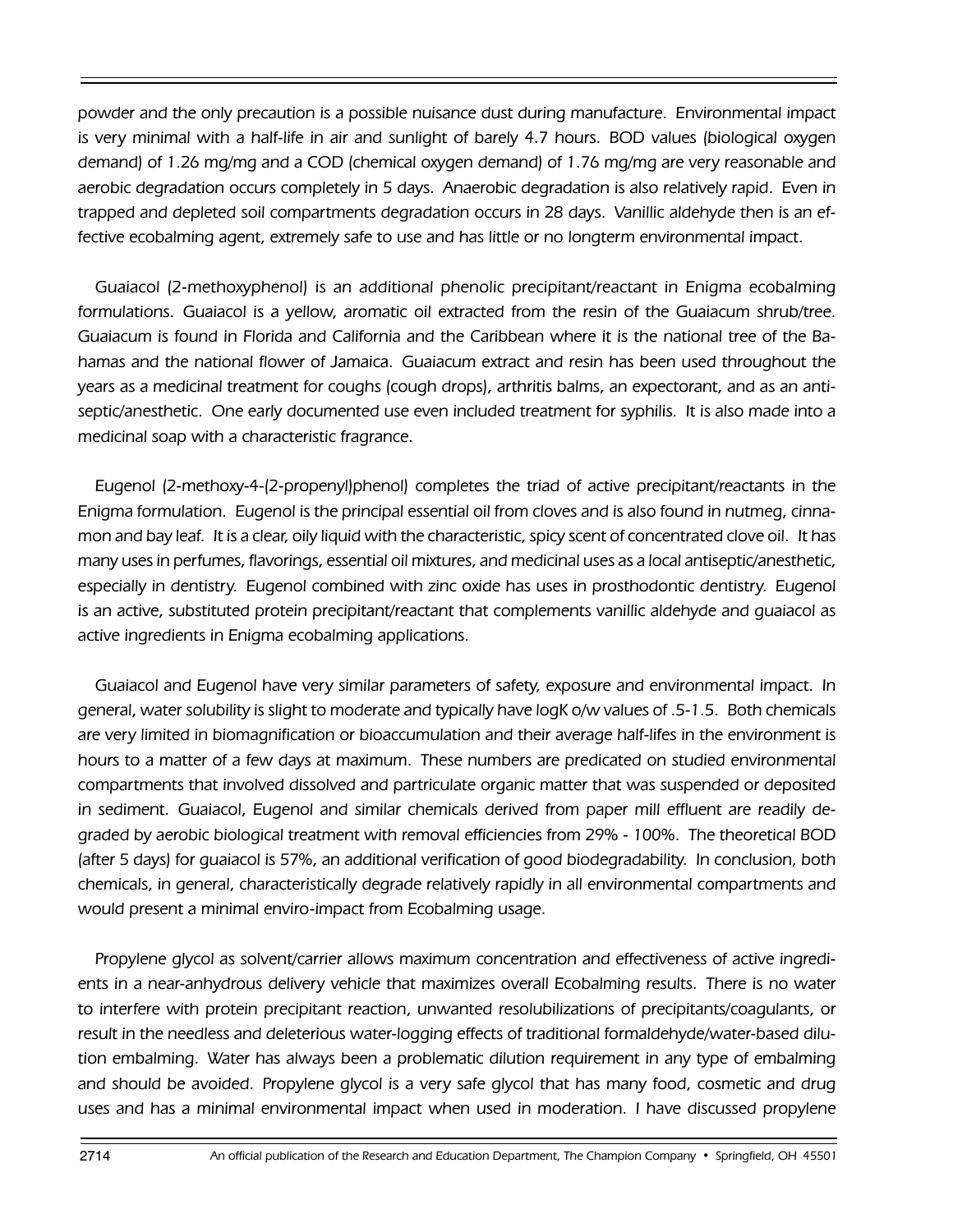glycol in a previous publication (as the carrier chemical of Plasma, Champion's Millenium New Era nearanhydrous water substitute for arterial embalming), and invite you to examine it for more detailed facts and information. Propylene glycol readily degrades in soil, air and water compartments with half-lifes varying from hours to 1-10 days as typical maximums. Typical half-lifes in soil compartments are from 1 to 5 days, and 1-4 days in aerobic waters and 3-5 days in anaerobic waters. Aerobic biodegradation of 91.2%+ occurs in 25 days while anaerobic degradation in activated sludge is 85%+ in barely 14 days. Biodegradation is rapid with single order kinetics. The only isolated problem that has ever been encountered with propylene glycol has been a short term negative bio-impact from massive dumping in lakes, streams or rivers and uncontrolled runoff of large quantities from aircraft-deicing operations at airports. Bio-remediation and biodegradation occurs vigorously and results in oxygen depletion from the high rates of COD/BOD loads.

In an Ecobalming situation, such as natural/green burial, residual quantities of propylene glycol delivered to the burial site from the decomposing remains in time/concentration ratios would not be significant and the relatively rapid ongoing biodegradative action would render the soil impact minimal. Total residence times in soils would be measured in days with biodegradation occurring rapidly. Even in highly impacted soil concentration tests where quantities exceeded 5300 mg/kg, biodegradation was uninhibited and occurred rapidly with first order kinetics driving the biodegradation. To even approach these values would require a dump of 50-60 lbs. of pure propylene glycol into a typical grave site which would be close to impossible and still rapid biodegradation and elimination would occur. Burials involving Ecobalming with Enigma products, then, would be a fraction of these values and close to a non-event. Propylene glycol, therefore, more than fulfills the requirements of an ecobalming solvent/carrier in results, overall safety and minimal enviro-impact.

In addition to the active ingredients listed above, in Enigma Solid Absorption Factor, you will find granulated corn cob grit as the safe and natural carrier/absorbent for Enigma Ecobalming Solid Compound. The granular size of the corn cob grit allows good absorption while being coarse enough of a mesh size to preclude any nuisance dust hazard during use. Corn cob grit is a naturally derived, safe agricultural product and rapidly biodegrades in the environment with no impact. If cremation is desired, this product generates a minimum of ash residue. Finally, Enigma arterial also contains a trace amount of FD&C Red 40, as a cosmetic dye colorant. Red 40 is prolifically used in the food industry to safely color many foods, candies, confections and beverages, in particular several very popular sports drinks. The trace amount of Red 40 that is used in Enigma arterial fluid is very negligible (less than the amount in the sports drink dumped on a college football coach after winning the bowl game) and in no way impacts any of the enviro-safe parameters of Enigma arterial. Red 40 is readily bio-degraded by bacterial bio-pathways both aerobically and anaerobically. In addition, in our latest formulations, FD&C Red 3 supplements/replaces Red 40 as an enhanced cosmetic colorant in arterial injection. FD&C Red 3 is a certified/approved food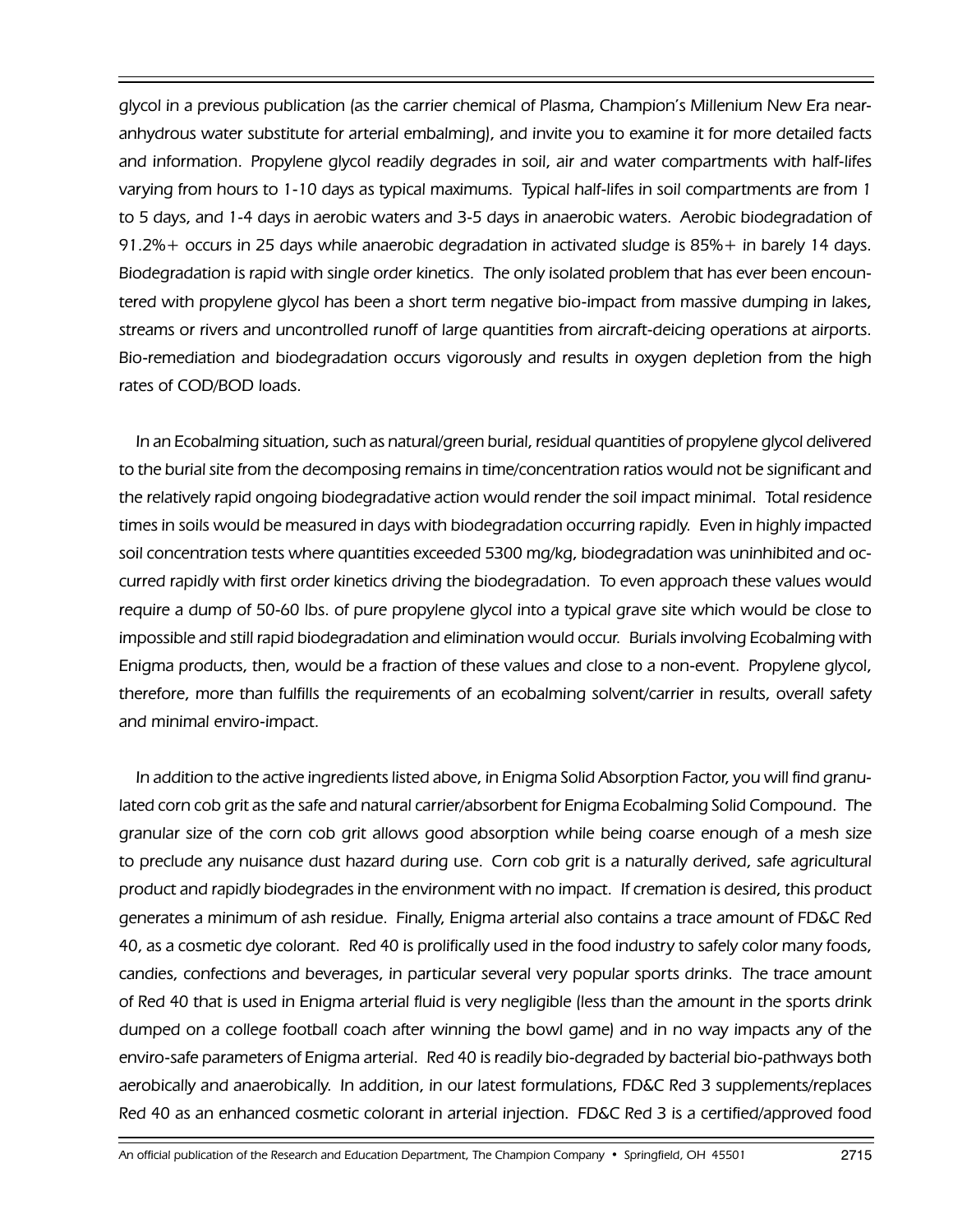dye that can typically be found in candies, popsicles and cake frostings. It is biodegradable particularly by aerobic microbial bio-pathways and does not persist or accumulate in either soil or water environmental partitions. As with Red 40, the trace amounts of FD&C Red 3 that would be delivered to the soil in an natural/green burial is miniscule (in the parts-per-billion range) and is close to a non-event. Thus, in keeping with our basic principles, the formulations of the Enigma line of Ecobalming chemicals are fully disclosed and demonstrated to be a clean-sheet MSDS formulation with no reportable toxic or hazardous chemicals or toxic-releaser substances whatsoever with an absolute /temporary/minimal to no environmental impact. Enigma, Champion's Fourth Generation Ecobalming products, then, truly redefines embalming for the 21st century.

The Enigma Line of Ecobalming chemicals, specifically, is manifested by four variant products: a concentrated, near-anhydrous cavity fluid (Chemostasis Infusion Factor) in a standard 16 ounce bottle, a premixed, near-anhydrous arterial fluid (Chemostasis Injection Factor) in a gallon container, a nearanhydrous topical application (Chemostasis Surface Factor) for surface contact use and a Solid Absorbent Compound (Chemostasis Absorption Factor) to be used as a compound/absorbent.

Concentrations of active ingredients are high for all Enigma products to enhance ecobalming action, clearing, penetration, deep tissue saturation, and longevity of reaction. Enigma Cavity delivers 60% active ecobalming agents while Enigma Arterial strength is at 5-6% and is easily increased by adding Enigma Cavity as a power booster for enhanced ecobalming action. Enigma Topical and Enigma Solid Absorbent both deliver 8% concentrations of active ecobalming agents upon use. Any modern embalmer can instantly adopt/utilize the Enigma Line of Ecobalming chemicals and implement their use with standard embalming procedures and methodologies. The Champion principles of embalming, advocated by us over the years will consistently yield the most superior results. These include the undiluted use of all the Enigma chemicals and compounds, the avoidance of water dilution in any form, slow and careful injection of Enigma arterial at multiple sites (if necessary), intermittent/restricted drainage, injection of at least 2 ½ - 3 gallons of Enigma arterial, use of at least 2 bottles of Enigma cavity after thorough aspiration with reaspiration and reapplication of Enigma cavity (if conditions warrant), and liberal use of Enigma spray and Enigma solid/absorbent as contact/topical/absorptive agents. In addition, Enigma Cavity can be added as a power-booster to Enigma Arterial in difficult or compromised bodies and in cases of delayed embalming to enhance Ecobalming action.

SUMMARY: In summary, the funeral industry must walk away from the toxic, dangerous and needless formaldehyde based embalming practices of the past. They are archaic, obsolete, self-defeating and held in disdain by modern society. Instead, we must embrace the future and redefine what embalming is by following what I believe the new Modern Tenets of Embalming should be by the implementation of Ecobalming principles, chemicals, products and practices. Dare to enter the 21st century by embracing change and the paradigm shift in the embalming/funeral industry. Failure to do so, will lead only to extinction, as the 21st century will proceed with or without us.